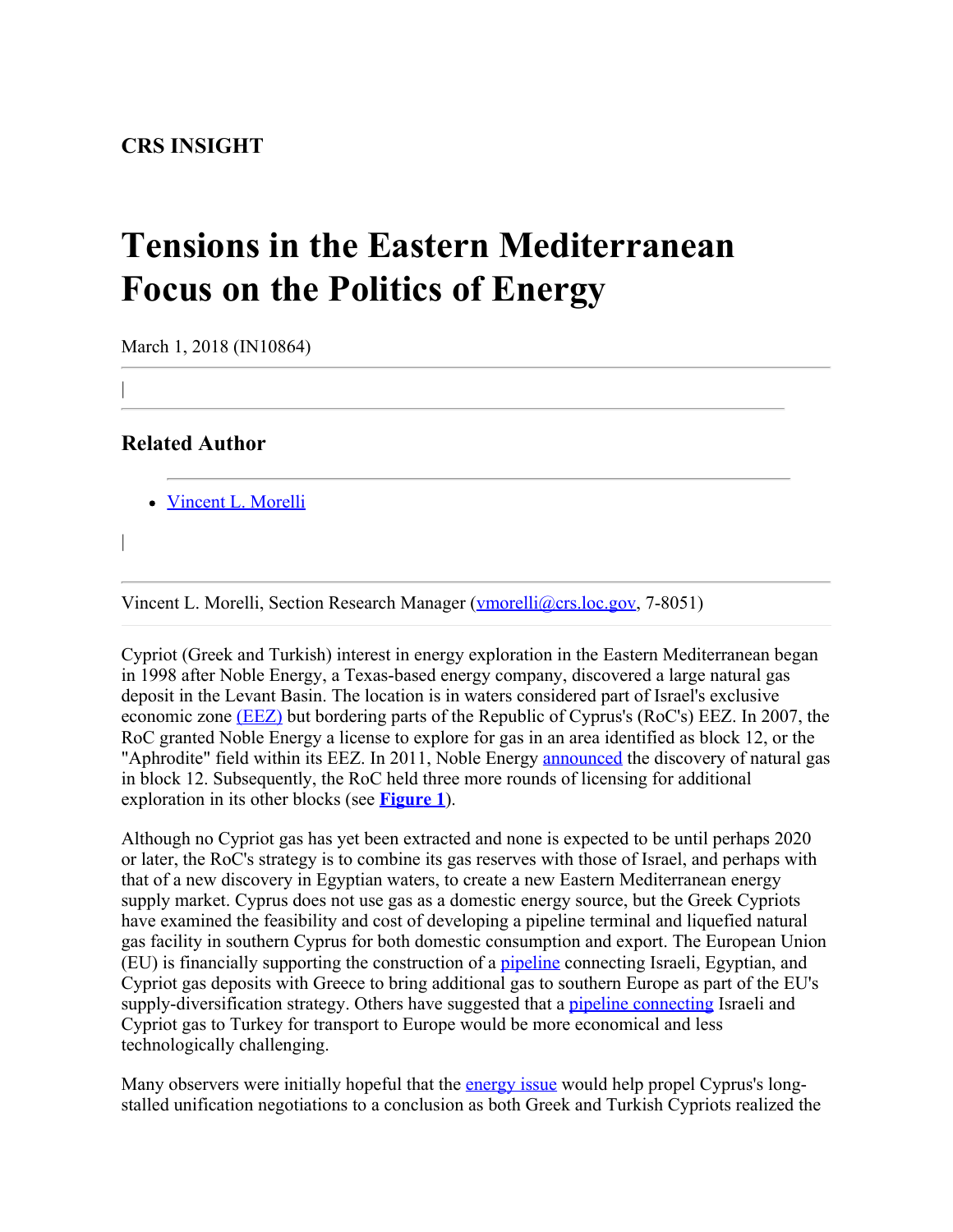potential economic benefits to a unified island. However, the energy issue has become a sticking point in the negotiations. It resulted in a previous suspension of the talks and has contributed to tensions between Turkey and the Greek Cypriots.

The [United States](http://famagusta-gazette.com/state-department-reiterates-recognition-of-cyprus-right-to-develop-resourc-p26296-69.htm) and the EU have long supported the RoC's right to explore for energy in its EEZ, but both have stated their hope that the economic benefits of such exploration could eventually be shared by everyone on the island.

Opposition from Turkish Cypriots and Turkey

Turkish Cypriots and Turkey opposed the Greek Cypriots' right to conduct unilateral energy exploration off the island's coasts. Neither Turkey nor the Turkish Cypriots recognize the RoC, and both maintain that because the Greek Cypriots do not represent the whole island, they cannot conclude agreements, such as the delineation of an EEZ, or issue licenses for the exploration of natural resources without the Turkish Cypriots' concurrence or participation.

[Turkish Cypriots](https://www.yenisafak.com/en/world/turkish-cypriots-must-be-part-of-drilling-decisions-3135389) have maintained that no decisions on the future use of any gas should progress until a comprehensive settlement of the island's division has been reached between the Greek and Turkish Cypriots, including guarantees that the exploration's economic benefits will be shared between the two communities. The Greek Cypriots, in turn, have insisted that all revenues derived from any resources would be jointly managed and shared with all Cypriots under a federal entity anticipated as part of a final settlement of the island's status. They support this assertion by referring to past "understandings" reached during the unification negotiations between previous Greek and Turkish Cypriot leaders.



Figure 1. Offshore Exploration Licenses: Republic of Cyprus